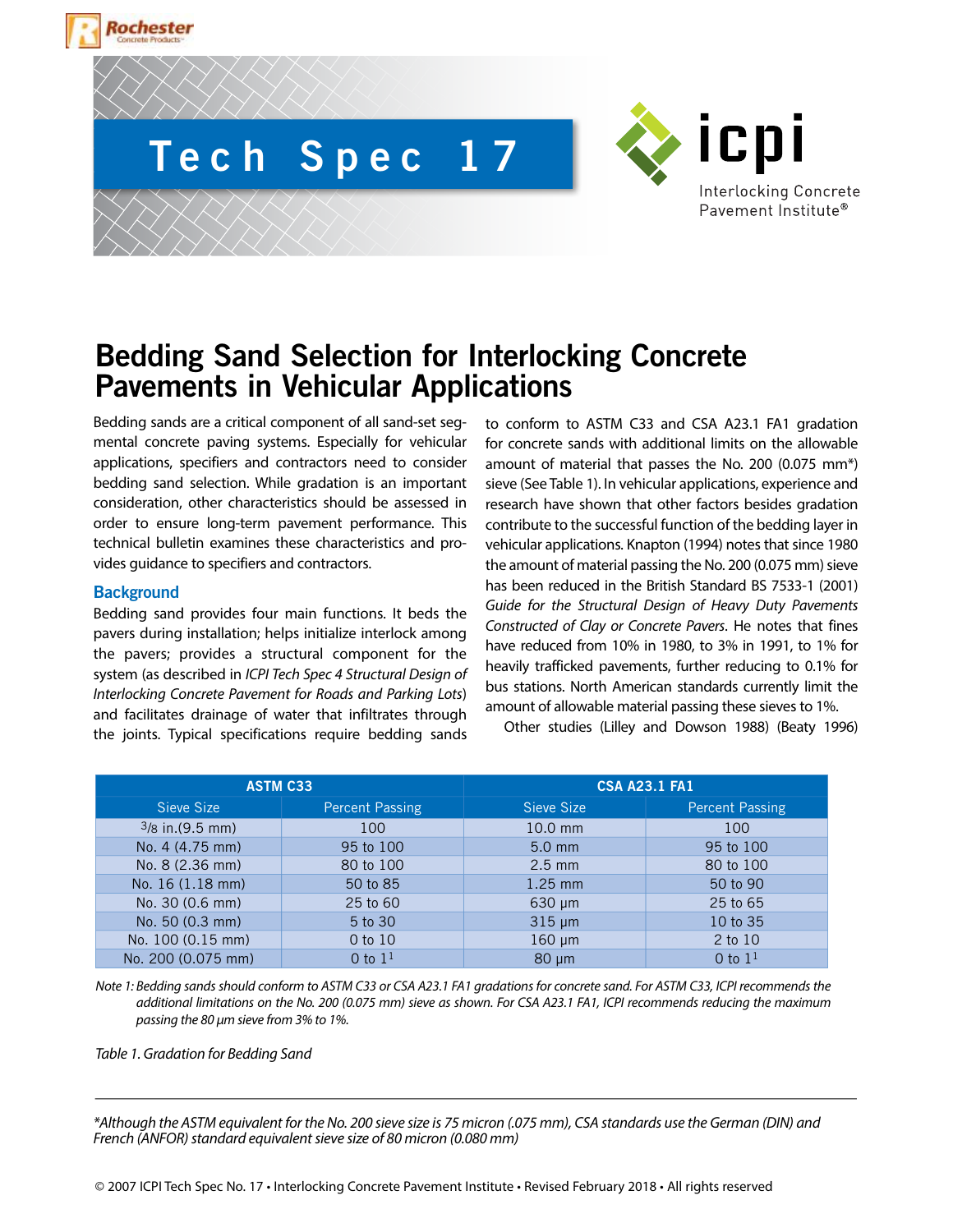have investigated failures of segmental concrete pavements subjected to channelized vehicular traffic. They have also concluded that more comprehensive specifications are required. Lilley and Dowson (1988) suggested that bedding sands in segmental concrete pavements designed to carry more than 1.5 million equivalent standard axle loads, ESALs (18 kip/80 kN), should be subjected to grading and degradation tests. *For the purposes of this Tech Spec, vehicular traffic is defined as roads exposed to a minimum of 1.5 million lifetime ESALs and axle loads up to 24,250 lbs (11,000 kg).* 

#### **Failure Mechanisms**

Failure of the bedding sand layer occurs in channelized vehicular loads from two main actions; structural failure through degradation and saturation due to inadequate drainage. Since bedding sands are located high in the pavement structure, they are subjected to repeated applications of high stress from the passage of vehicles over the pavement (Beaty 1996). This repeated action, particularly from higher bus and truck axle loads, will degrade the bedding



*Figure 1. The Micro-Deval test apparatus.*  Source: Gilson Company

sand and cause failure. For these applications sand should be selected based on their ability to withstand long-term degradation.

Bedding sand permeability also is a significant factor in the selection process. Wherever difficulties have been experienced with laying course materials in heavily trafficked pavements, water has been a major factor (Knapton 1994). As they approach higher moisture levels in service, bedding sands may become unstable. Smaller particle sizes (fines) become suspended in water, forming slurry that lubricates the entire bedding layer. Choosing bedding sand with a gradation as shown in Table 1 will help to reduce the risk of poor drainage and instability. However, these sands will be susceptible to drainage problems if they do not have the hardness to withstand long term degradation from vehicular wheel loads.

## **Selection and Performance Design Principles— Going beyond gradation**

**Selecting Durable Bedding Sands—**Durability of aggregates has long been understood to be a major factor in pavement performance. ASTM C 88 *Soundness of Aggregate by use of Sodium Sulfate or Magnesium Sulfate* (ASTM 2005) is an example of a typical test method used by road agencies to assess aggregate durability. The test involves soaking an aggregate in a solution of magnesium or sulfate salts and oven drying. This is repeated for a number of cycles, with each cycle causing salt crystals to grow and degrade the aggregate. The test method takes a minimum of 6 days to complete. The percent loss is then calculated on individual size fractions. This test method, however, is considered highly variable. Jayawickrama, Hossain and Phillips (2006) note that when ASTM initially adopted this test method they recognized the lack of precision, saying, "it may not be suitable for outright rejection of aggregates without confirmation from other tests more closely related to the specific service intended." ICPI recommends using ASTM C 88 as a measure of aggregate durability as long as other material properties described in this bulletin are also considered.

The Micro-Deval test is evolving as the test method of choice for evaluating durability of aggregates in North America. Defined by CSA A23.2-23A, *The Resistance of Fine Aggregate to Degradation by Abrasion in the Micro-Deval Apparatus* (CSA 2004) and ASTM D 7428-08 *Standard Test Method for Resistance of Fine Aggregate to Degradation by Abrasion in the Micro-Deval Apparatus,* the test method involves subjecting aggregates to abrasive action from steel balls in a laboratory rolling jar mill. In the CSA test method a 1.1 lb (500 g) representative sample is obtained after washing to remove the No. 200 (0.080 mm) material. The sample is saturated for 24 hours and placed in the Micro-Deval stainless steel jar with 2.75 lb (1250 g) of steel balls and 750 mL of tap water (See Figure 1). The jar is rotated at 100 rotations per minute for 15 minutes. The sand is separated from the steel balls over a sieve and the sample of sand is then washed over an 80 micron (No. 200) sieve. The material retained on the 80 micron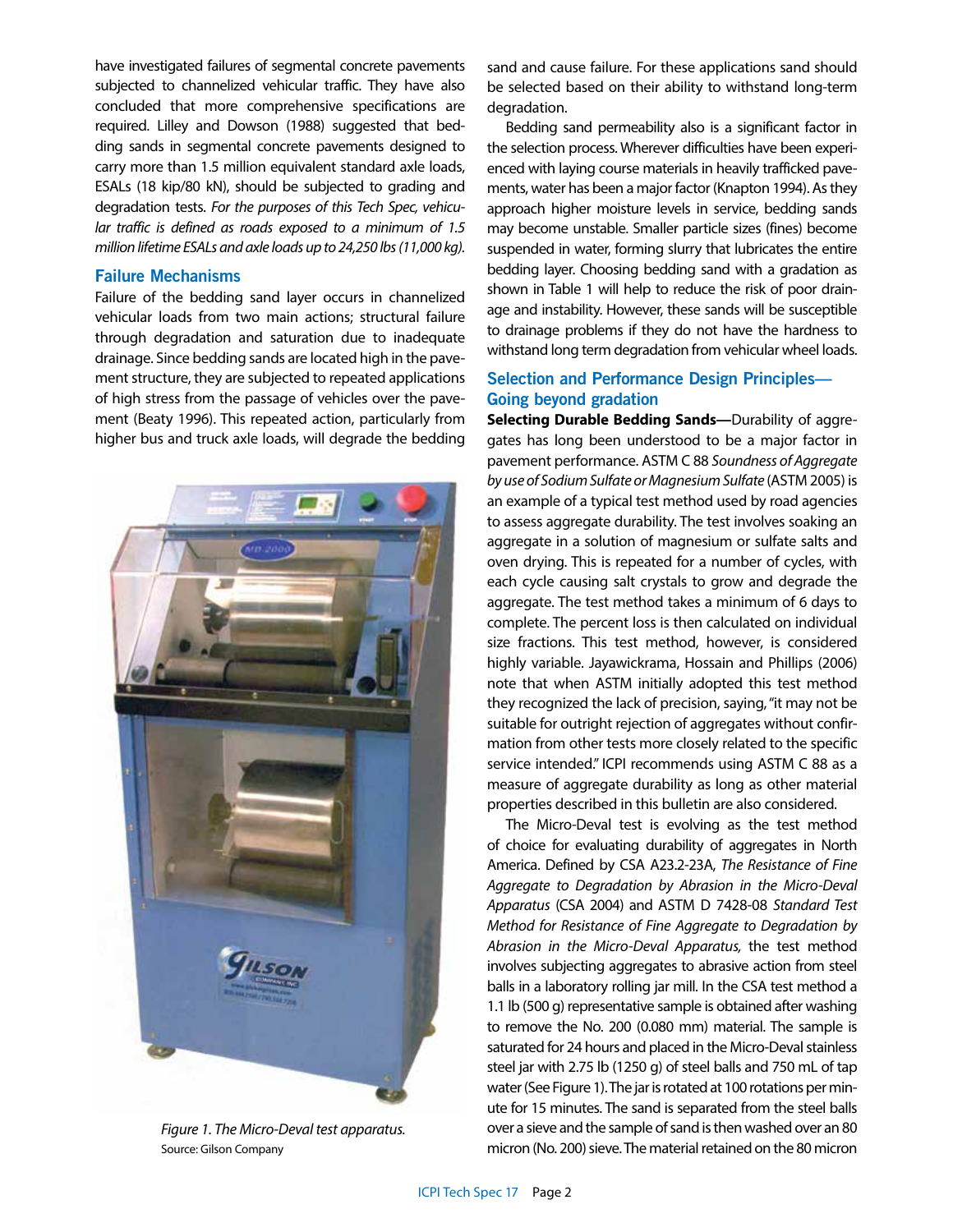sieve is oven dried. The Micro-Deval loss is then calculated as the total loss of original sample mass expressed as a percentage. ASTM and the American Association of State Highway Transportation Officials have both adopted the coarse aggregate version of the Micro-Deval test, ASTM D6928 (2006) and AASHTO TP 58. Both are also considering a version for fine aggregates. Since the test apparatus uses the same size drum and rotates at the same speed, no modifications to the apparatus are required to perform the fine aggregate test in laboratories currently equipped to perform the coarse aggregate test procedure.

A study conducted by the Interlocking Concrete Pavement Institute (ICPI 2004) investigated nine sands from across the United States reported by contractors to have "good to excellent" serviceability in vehicular applications. The results of this study indicated that eight of these sands had Micro-Deval degradation losses less than 8% when measured according to CSA A23.2-23A (CSA 2000). The same study subjected these sands to the ASTM C88 soundness loss and found that no sample had greater than 6% loss. The Micro-Deval test is recommended as the primary means to characterize bedding sand durability (See Table 3) and the magnesium or sulfate soundness should be considered when the Micro-Deval test is not locally available. The variability of the soundness test method should always be a consideration unless measured in relation to other material properties.

A test method similar in nature to Micro-Deval is the Lilley and Dowson test (Lilley Dowson 1998). This test method specifically developed for bedding sands is recognized internationally and is referenced in ICPI manuals *Port and Industrial Pavement Design with Concrete Pavers* (ICPI 1997) and *Airfield Pavement Design with Concrete Pavers* (ICPI 1995). This test method is performed on 3 lbs (1.4 kg) randomly selected, oven-dried sand samples with two 1 in. (25 mm) diameter steel balls together weighing 0.3 lb (135 g). Three sub-samples each weighing 0.5 lbs (0.2 kg) are derived from the main sample. Each sub-sample is sieved according to ASTM C 136 then re-mixed and placed in a nominal liter capacity porcelain jar with the two steel balls. The three jars are rotated at 50 rpm for six hours and sieved again. Sand durability is assessed from resulting increases in the percent passing the No. 50, 100 and 200 (0.300, 0.150, and 0.075 mm) sieves. Developed in the UK, the test is not readily available at laboratories in North America. The CSA and ASTM Micro-Deval tests may be more available.

Beaty (1996) demonstrated a correlation between the two tests with a correlation coefficient greater than 0.99. The relationship between the two tests is:

 $L = 1.97 + 1.21 M$ Where: M = CSA Micro-Deval Degradation Loss (%)  $L =$  Lilley and Dowson Degradation Loss  $%$  Beaty's correlation involved a modification to the test procedure by reconstituting the test aggregates into a standard gradation shown in Table 2 and performing the Micro-Deval and Lilley Dowson tests on the re-graded aggregate. In this modified version of the Lilley Dowson test procedure the loss (L) is measured as the total increase in percentage of fines passing the No. 200 (0.075 mm) sieve at the completion of the test. Using the correlation described above, an 8% Micro Deval degradation (See Table 3) would have a corresponding Lilley and Dowson degradation of 12%.

**Bedding Layer Drainage**—Bedding layer drainage is important for early and long term performance of a pavement. One failure documented by Knapton (1993) describes a segmental pavement that was opened to bus traffic and within hours of construction subjected to continuous heavy rain. The bedding sand in this case had a high percentage of fines. As a result of the continuous rainfall, finer sieve fractions in the sand were transported into the drain holes of the underlying concrete slab. With the drainage compromised the bedding sand liquefied and was pumped through the joints of the pavement, resulting in immediate rutting and failure of the system. The pavement was subsequently reconstructed with bedding sand that had 0% material passing the No. 200 (0.075 mm) sieve and reported excellent performance. Although gradation is an important factor in drainage (since it affects permeability) eliminating all of the fines can sometimes be impractical. Therefore, ICPI recommends up to 1% passing the No. 200 (0.075 mm) sieve.

Another important material property is permeability. Even specifications that allow up to 3% of fines can result in a five fold decrease in permeability from the lowest to highest percentage passing (Bullen 1998). In research conducted by the Interlocking Concrete Pavement Institute (ICPI 2004) the permeability of "very good to excellent" bedding sands was measured. Using the test method described by ASTM D2434-68 *Standard Test Method for Permeability of Granular Soils (Constant Head)* (ASTM 2006) the permeabilities ranged from 2.8 in./hr (2.1 x 10<sup>-3</sup> cm/second) to 15.6 in./hr (1.1 x 10<sup>-2</sup> cm/second). These values correspond to fines that range from 2.5% to 0% passing the No. 200 (0.075 mm) sieve but, more

| <b>Sieve Size</b> | Percent<br>Passing |
|-------------------|--------------------|
| 4.75 mm           | 100                |
| 2.36 mm           | 90                 |
| $1.18$ mm         | 70                 |
| 0.600 mm          | 47                 |
| 0.300 mm          | 20                 |
| $0.150$ mm        | 7                  |
| 0.075 mm          |                    |

*Table 2. Modified Gradation or Reconstituted Aggregates According to Beaty (1996)*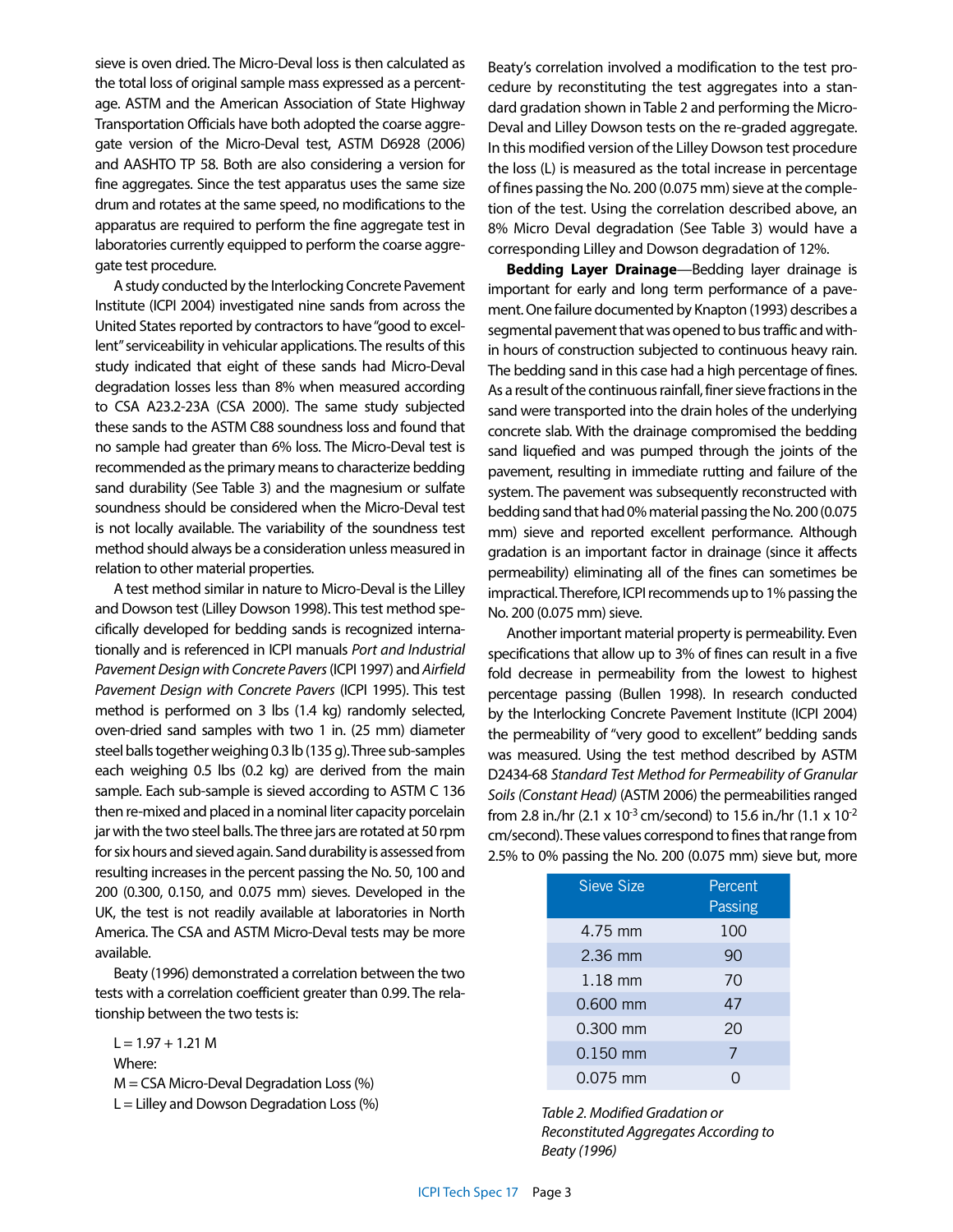

*Figure 2. Typical description of coarse grains according to ASTM D 2488* 

importantly they also are associated with Micro-Deval maximum degradation values of 8%. Table 3 indicates a minimum permeability of 2.8 in./hr  $(2.1 \times 10^{-3} \text{ cm/second)}$  that should also be considered at the same time as the other primary properties listed.

**Other Material Properties—**Studies have indicated that bedding sand shape plays a role in bedding sand performance. (Knapton 1993) notes that rounded or cubic grains lead to stable sands, whereas more angular grains are frequently associated with sands that fail. The sands tested by ICPI (ICPI 2004) showed that eight of the nine "good to excellent" performing sands were characterized by having a predominance of sub-angular to sub-rounded particle shapes when tested according to ASTM D2488 *Description and Identification of Soils (Visual-Manual Procedure)* (ASTM 2000). Specifiers and contractors should consider bedding sand angularity using Figure 2 as a guide. Figure 3 shows a photograph of one of the ICPI test sands at high magnification. Table 3 suggests that a combined percentage of sub-angular to sub-rounded particles should be a minimum of 60%.

**Geology—**Geology of bedding sands has been noted by a number of studies to play an important role in their performance. For example, bedding sand with quartz mineralogy is preferred over crushed sandstones (Knapton 1993). In the study by the Interlocking Concrete Pavement Institute (ICPI 2004), eight of the nine "good to excellent" performing sands were noted to consist predominately of silica minerals with over 80% of the material either quartz or quartzite. Table 3 recommends a minimum 80/20 ratio of silica/carbonate mineralogy. A tenth sample, included in the study (and noted as poor performing in the field) was characterized as having up to 50% carbonate content. Petrographic analysis was conducted according to the Ministry of Transportation of Ontario laboratory method MTO LS-616 P*rocedure for the Petrographic Analysis of Fine Aggregate*  (MTO 1996). ASTM C295 *Standard Guide for Petrographic Examination of Aggregates for Concrete* (2003) offers an alternative test method.

Limestone screenings and stone dust are not recommended for bedding sand. In addition to being unevenly graded and having excessive material passing the No. 200 (0.075 mm) sieve, screenings and stone dust will break down over time from wetting and abrasion due to vehicular loads. Unlike soft limestone screenings and stone dust, hard, durable concrete sand meeting the requirements in Table 3 will not break down easily. Limestone screenings also tend to break down during pavement construction under initial paver compaction. Depressions will eventually appear in the

pavement surface with limestone screenings or stone dust.

**Recommended Material Properties—**Table 3 lists the primary and secondary material properties that should be considered when selecting bedding sands for vehicular applications. Bedding sands may exceed the gradation requirement for the maximum amount passing the No. 200 (0.075 mm) sieve as long as the sand meets degradation and permeability recommendations in Table 3. Micro-Deval degradation testing can be replaced with sodium sulfate or magnesium soundness testing as long as this test is accompanied by the other primary material property tests listed in Table 3. Other material properties listed, such as petrography and angularity testing are at the discretion of the specifier and may offer additional insight into bedding sand performance.



*Figure 3. Example of sand from the ICPI bedding sand test program with a total combined percentage of sub-angular and sub-rounded particles equal to 65% according to ASTM D2488*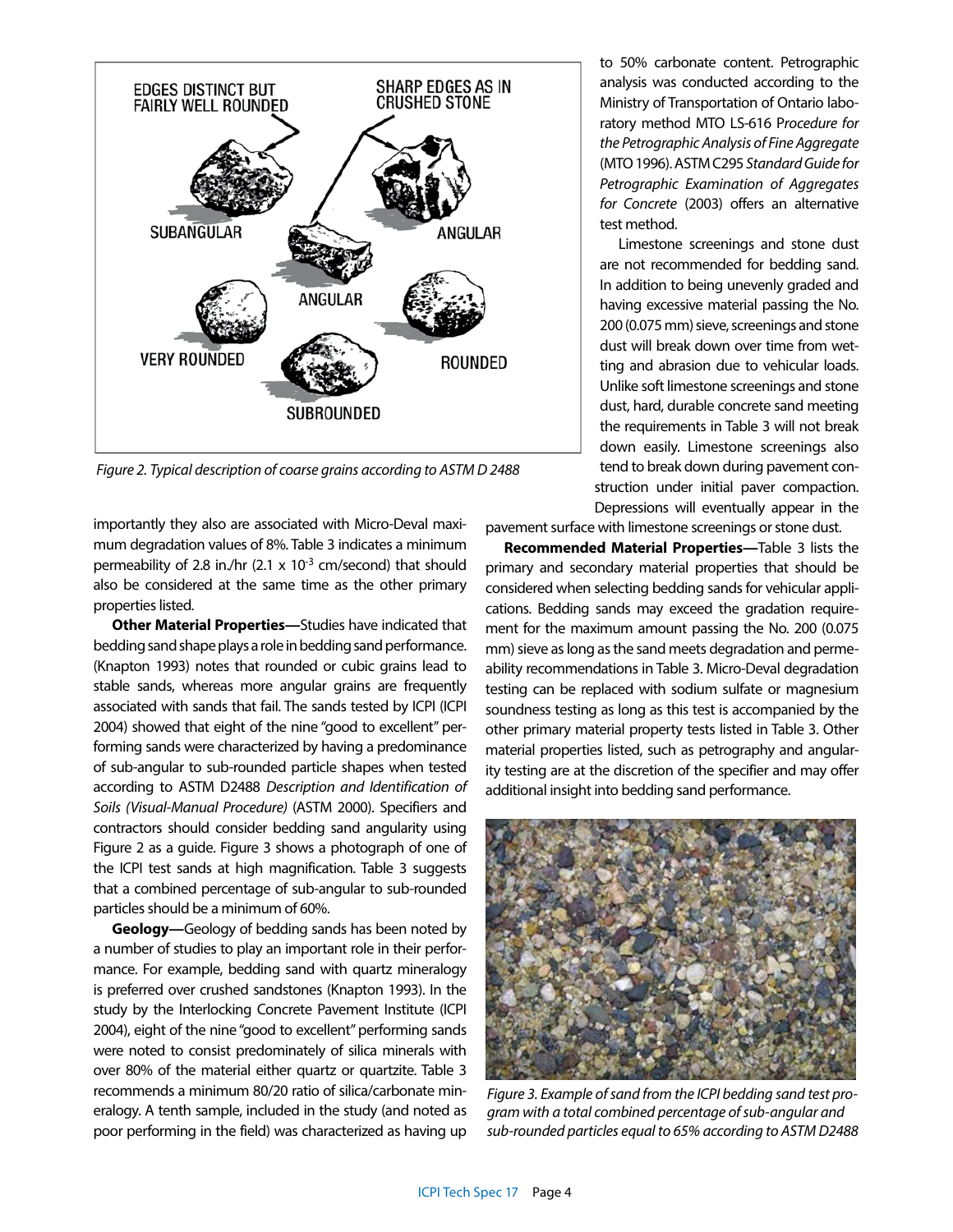

**Role of Bedding Sand in Construction—**Provided that the base was installed according to recommended construction practices and tolerances (See *ICPI Tech Spec 2— Construction of Interlocking Concrete Pavements*), the bedding sand ensures that the pavers have a uniform slope and meet surface tolerances without surface undulations or "waviness."



*Figure 4. A two-man hand pulled screed Figure 5. Mechanical screeding is the most efficient method of bedding sand installation*

difficult to control the exact moisture content on the job site, uniformity of moisture content can be maintained by covering stock piles with tarps. Digging into sand piles at mid-height to avoid saturated material that may be at the bottom of the pile is also recommended.

While on the job site, a contractor should check the hard-

Sand should be loosely screeded to a uniform thickness of 1 in. (25 mm) to 11/2 in. (38 mm), which will compact to a thickness of 3/4 in (19 mm) to 11/4 in (31 mm). for vehicular applications. Screeds can either be pulled by hand or by machine (mechanical screed) as shown in Figures 4 and 5. Mechanical screeding provides the most efficient method. Pavers are placed on the loose uncompacted sand. Contractors should select sand that allows the pavers to be uniformly seated during their initial compaction with a minimum 5000 lb (22kN) force plate compactor.

The sand should have sufficient moisture content to allow for adequate compaction. At no times should bedding sand be either "bone dry" or saturated. A moisture content range of 6% to 8% has been shown to be optimal for most sands (Beaty 1992). Contractors can assess moisture content by squeezing a handful of sand in their hand. Sand at optimal moisture content will hold together when the hand is re-opened without shedding excess water. Although it can be

| <b>Material Properties</b>                         | <b>Test Method</b>                     | <b>Recommended Maximum</b><br>or Minimum                          |  |  |  |  |
|----------------------------------------------------|----------------------------------------|-------------------------------------------------------------------|--|--|--|--|
| <b>Primary Properties</b>                          |                                        |                                                                   |  |  |  |  |
| Gradation                                          | ASTM C33<br><b>CSA A23.1 (FA1)</b>     | Maximum<br>1 % passing No. 200 (0.075 or<br>0.080 mm) sieve       |  |  |  |  |
| Micro-Deval Degradation                            | CSA A23.2-23A<br><b>ASTM D 7428</b>    | Maximum<br>8%                                                     |  |  |  |  |
| <b>Constant Head Permeability</b>                  | <b>ASTM D 2434</b>                     | Minimum<br>$2 \times 10^{-3}$ cm/second<br>$(2.83 \text{ in/hr})$ |  |  |  |  |
| <b>Secondary Properties</b>                        |                                        |                                                                   |  |  |  |  |
| Soundness – Sodium Sulfate or<br>Magnesium Sulfate | ASTM C88                               | Maximum<br>7%                                                     |  |  |  |  |
| Silica (Quartz and Quartzite)/<br>Carbonate Ratio  | <b>MTO LS-616</b><br><b>ASTM C 295</b> | Minimum<br>80/20 ratio                                            |  |  |  |  |
| <b>Angularity and Particle</b><br>Shape            | <b>ASTM D 2488</b>                     | Minimum 60% combined<br>sub-angular and<br>sub-rounded            |  |  |  |  |

*Note 1: See "Recommended Material Properties" on page 5 of ICPI Tech Spec 17* 

*Note 2: Bedding sand may also be selected based on field performance. Field performance is selected when the specifier or contractor assumes responsibility for the selection and performance of bedding sand not conforming to the properties in Table 3. Field performance as a selection criteria is suggested when the available local materials do not meet the primary material properties suggested in Table 3, but the specifier or contractor can demonstrate to the satisfaction of the owner (or owner's representative), successful historical field performance. In this case the owner should specify the class of vehicular traffic, and the contractor should verify past field performance of the bedding sand under similar vehicular traffic.* 

*Table 3. Recommended Laboratory Material Properties for Bedding and Joint Sands in Vehicular Applications 1,2*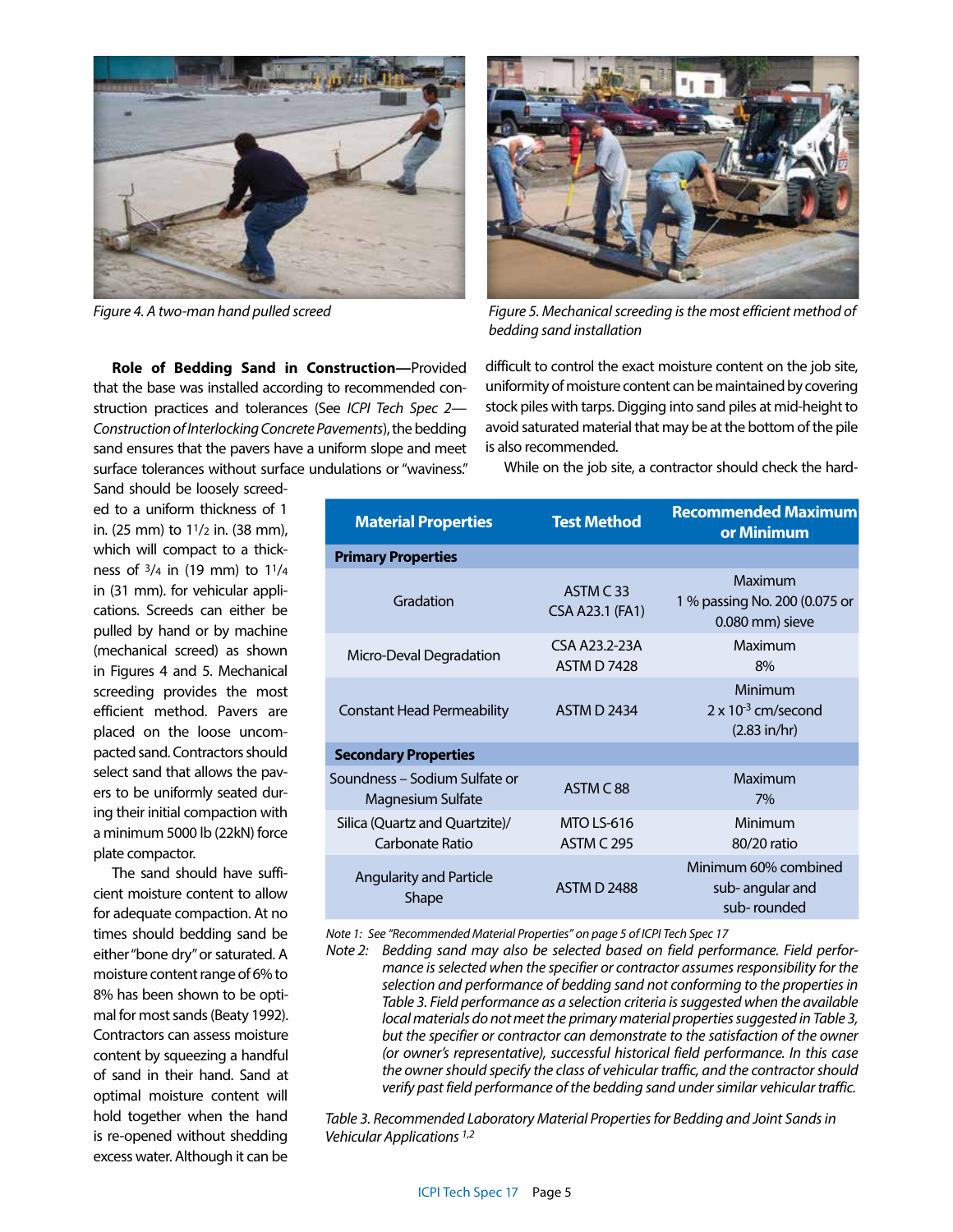| <b>Primary</b><br><b>Properties</b>            | <b>Test</b>                                          | <b>Recommended</b><br><b>Maximum or</b><br><b>Minimum</b> | <b>Construction</b><br><b>Tolerance</b> | <b>Frequency of</b><br><b>Field Test</b>                                          |
|------------------------------------------------|------------------------------------------------------|-----------------------------------------------------------|-----------------------------------------|-----------------------------------------------------------------------------------|
| Gradation                                      | ASTM C33 and<br>CSA A23.1 (FA1)                      | See Table 1                                               | <b>Not</b><br>Applicable                | Provided by<br>aggregate<br>supplier every<br>25,000 sf (2,500 m <sup>2</sup> )   |
| <b>Bedding Layer</b><br><b>Thickness</b>       | Check with<br>ruler                                  | <b>Nominal</b><br>1 in. (25 mm)                           | $+3/8$ in.<br>$(10$ mm $)$              | By contractor every<br>5,000 to 10,000 sf<br>$(500 \text{ to } 1000 \text{ m}^2)$ |
| <b>Hardness</b>                                | <b>Test with Swiss</b><br>army pocket<br>knife blade | No broken<br>particles                                    | <b>Not</b><br>Applicable                | By contractor<br>every 25,000 sf<br>$(2,500 \text{ m}^2)$                         |
| Secondary<br>Properties                        | <b>Test</b>                                          | Recommended<br>Maximum or<br>Minimum                      | Construction<br><b>Tolerance</b>        | Frequency of<br><b>Field Test</b>                                                 |
| Moisture content<br>at time of<br>installation | Hand<br>test                                         | Holds together<br>without shedding<br>water               | <b>Not</b><br>applicable                | While<br>screeding                                                                |

*Table 4. Recommended Installation Properties for Bedding Sands in Vehicular Applications*

ness of the bedding sand particles. Particles of sufficient hardness will not break under the pressure of a Swiss Army pocket knife. This field test, although not recommended for pre-selection of bedding sands, helps assess a material at the time of delivery. Table 4 lists the recommended bedding sand properties that need to be considered by a contractor during installation.

Interlocking concrete pavements should also be designed and constructed such that the bedding sand should not be able to migrate into the base, or laterally through the edge restraints. Dense-graded base aggregates with 5% to 12% fines (the amount passing the No. 200 or 0.075 mm sieve), will ensure that the bedding sand does not migrate down into the base surface. For pavements built over asphalt or con-



*Figure 7. Woven geotextile used to contain bedding sand from migrating laterally. Visit www.icpi.org for detail drawings.*

through the joints in the curb woven geotextile is placed on top of the aggregated base, extending approximately 1 ft. (300 mm) into the pavement and wrapped up the sides of the curb to fully contain the bedding sand.

## **Role of Jointing Sand**

Jointing sand provides two primary functions in a segmental concrete pavement; it creates interlock and helps seal the pavement. ICPI recommends that the same material properties listed in Table 3 also apply to jointing sand. Panda and Ghosh (2002) describe laboratory research on pavements using fine and coarse joint sands. Simulated loading consisted of 11-kip (51 kN) over 80 mm pavers with varying joint widths and joint sand gradations. Deflection of the pavement was then measured with coarser sand exhibiting lower deflections. The study concluded that "the coarser the sand, the better the performance." The coarser sands used in the study correspond to the gradations for Joint Sand listed in Table 1 and the study recommended joint widths up to 3/16 in. (5mm). ICPI recommends joint widths of 1/16 to 3/16 (2 mm to 5 mm).

Contractors can benefit from using one sand source. There are advantages to using the bedding material for the jointing sand during construction. Using one material allows the contractor to monitor and control one sand product on the job site. Over time the joints become filled with detritus, providing some degree of sealing. Regardless of the sand used, segmental concrete pavements will always allow some water penetration through the joints.

to provide adequate drainage by providing 2 in. (50 mm) diameter weep holes around the perimeter on 10 ft (3 m) centers and at the low points in the concrete base to drain excess water from the bedding layer. Holes should be filled with washed pea gravel and covered with geotextile to prevent the loss of bedding sand. Figure 6 on the next page shows a detail. Specifiers can visit the ICPI website to download similar details for use in specifications from www.icpi. org. To control lateral loss of bedding sand, Figure 7 shows geotextile installed at the interface of a concrete curb. To ensure that the sand cannot migrate

crete bases, it is necessary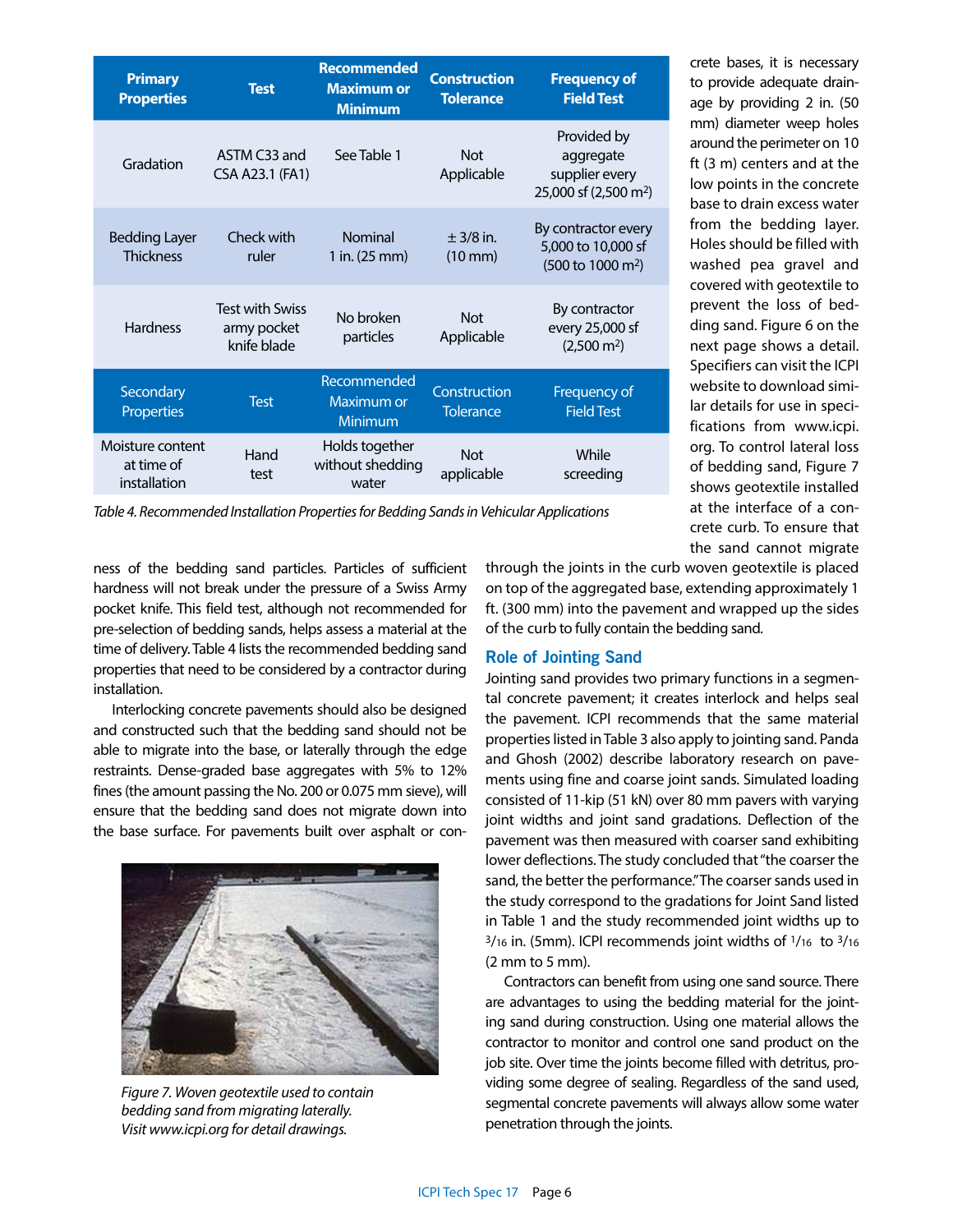

*Figure 6. Recommended detail for sand set pavers over a concrete base. Drainage holes provide drainage for water that enters the bedding layer through the joints. The same detail applies for paver overlays on asphalt.*

Coarse bedding sand may require additional effort to place it in the joints. In some cases, smaller joint widths may require the use of finer graded sand. In this case, the use of mortar sand is recommended. Mortar sand should conform to the gradations of either ASTM C 144 or CSA A179 but should also meet the material property requirements of Table 3.

Although joint sand selection is an important factor, design and construction play a more important role. Considerations such as joint width, ensuring that the sand is swept in dry, degree of compaction, and ensuring the joints are completely filled, are just as critical to the long term success of pavement performance. Information on joint sand installation can be found in *ICPI Tech Spec 2—Construction of Interlocking Concrete Pavements* (ICPI 2004).

#### **References**

- *ICPI Tech Spec 4—Structural Design of Interlocking Concrete Pavements for Roads and Parking Lots*, ICPI Washington, DC, 2004.
- CSA A23.1 (FA1) Concrete Materials and Methods of Concrete Construction, Table 4 *Grading Limits for Fine Aggregates*, Canadian Standards Association, Toronto, Ontario, Canada, 2004.
- Knapton J., "Paver Laying Course Materials State of the Art" in *Proceedings* of the 2nd International Workshop on Concrete Block Paving, Oslo, Norway, pp. 246 – 264, 1994.
- Lilley A.A. and Dowson A.J., "Laying Course Sand for Concrete Block Paving" in *Proceedings* of the 3rd International Conference on Concrete Block Paving, Rome, Italy, pp. 457-462, 1988.